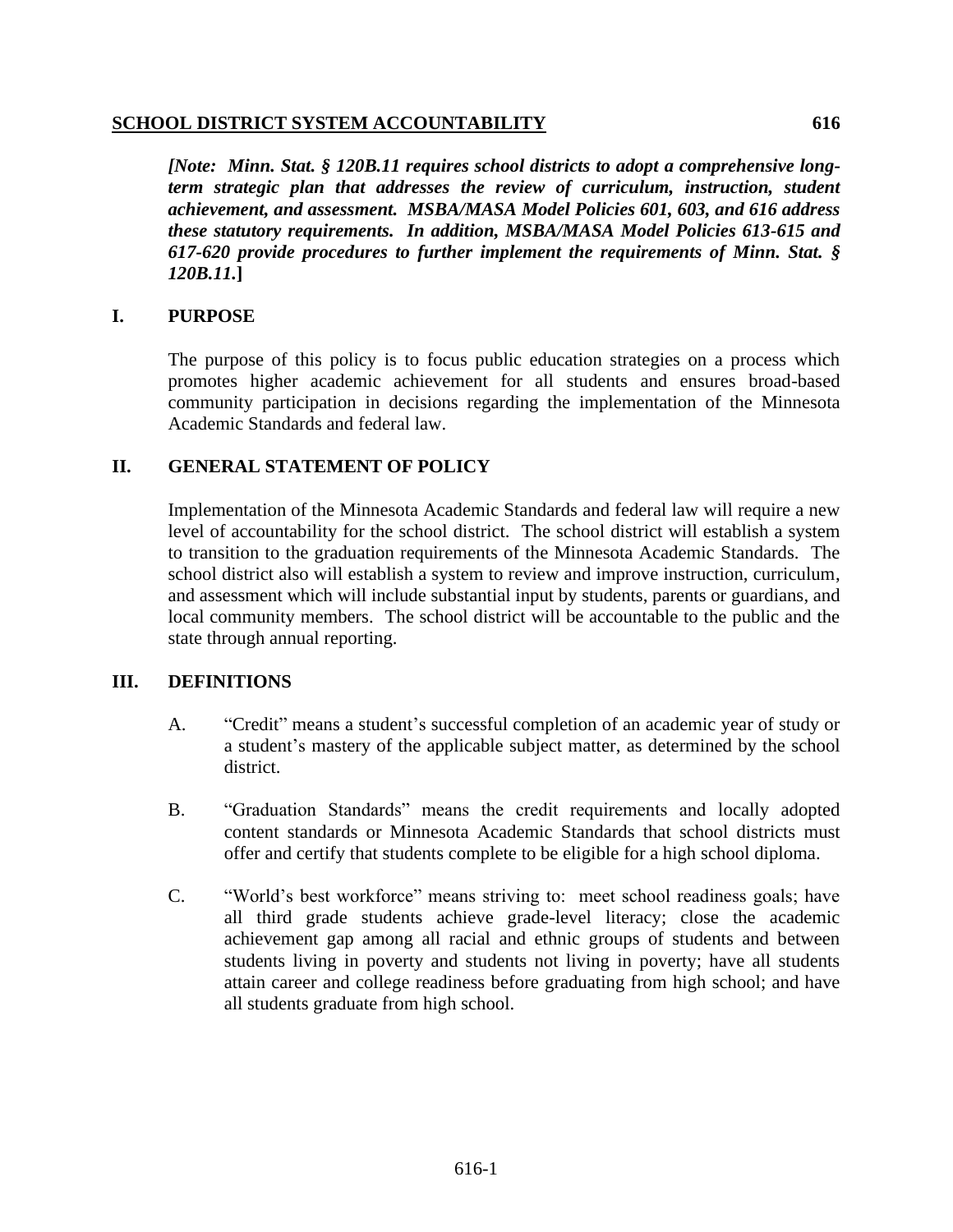# **IV. ESTABLISHMENT OF GOALS; IMPLEMENTATION; EVALUATION AND REPORTING**

# A. School District Goals

- 1. The school board has established school district-wide goals which provide broad direction for the school district. Incorporated in these goals are the graduation and education standards contained in the Minnesota Academic Standards and federal law. The broad goals shall be reviewed annually and approved by the school board. The school board shall adopt annual goals based on the recommendations of the school district's Advisory Committee.
- 2. The Advisory Committee will be established by the school board to ensure active community participation in all phases of planning and improving the instruction and curriculum affecting state and district academic standards.
- 3. The school district-wide improvement goals should address recommendations identified through the Advisory Committee process. The school district's goal setting process will include consideration of individual site goals. School district goals may also be developed through an education effectiveness program, an evaluation of student progress committee, or through some other locally determined process.
- B. System for Reviewing All Instruction and Curriculum. Incorporated in the process will be analysis of the school district's progress toward implementation of the Minnesota Academic Standards. Instruction and curriculum shall be reviewed and evaluated by taking into account strategies and best practices, student outcomes, principal evaluations under Minn. Stat. § 123B.147, Subd. 3, and teacher evaluations under Minn. Stat. § 122A.40, Subd. 8, or 122A.41, Subd. 5.

# *[Insert Local Cycle in this space]*

- C. Implementation of Graduation Requirements
	- 1. The Advisory Committee shall also advise the school board on implementation of the state and local graduation requirements, including K-12 curriculum, assessment, student learning opportunities, and other related issues. Recommendations of the Advisory Committee shall be published annually to the community. The school board shall receive public input and comment and shall adopt or update this policy at least annually.
	- 2. The school board shall annually review and determine if student achievement levels at each school site meet federal expectations. If the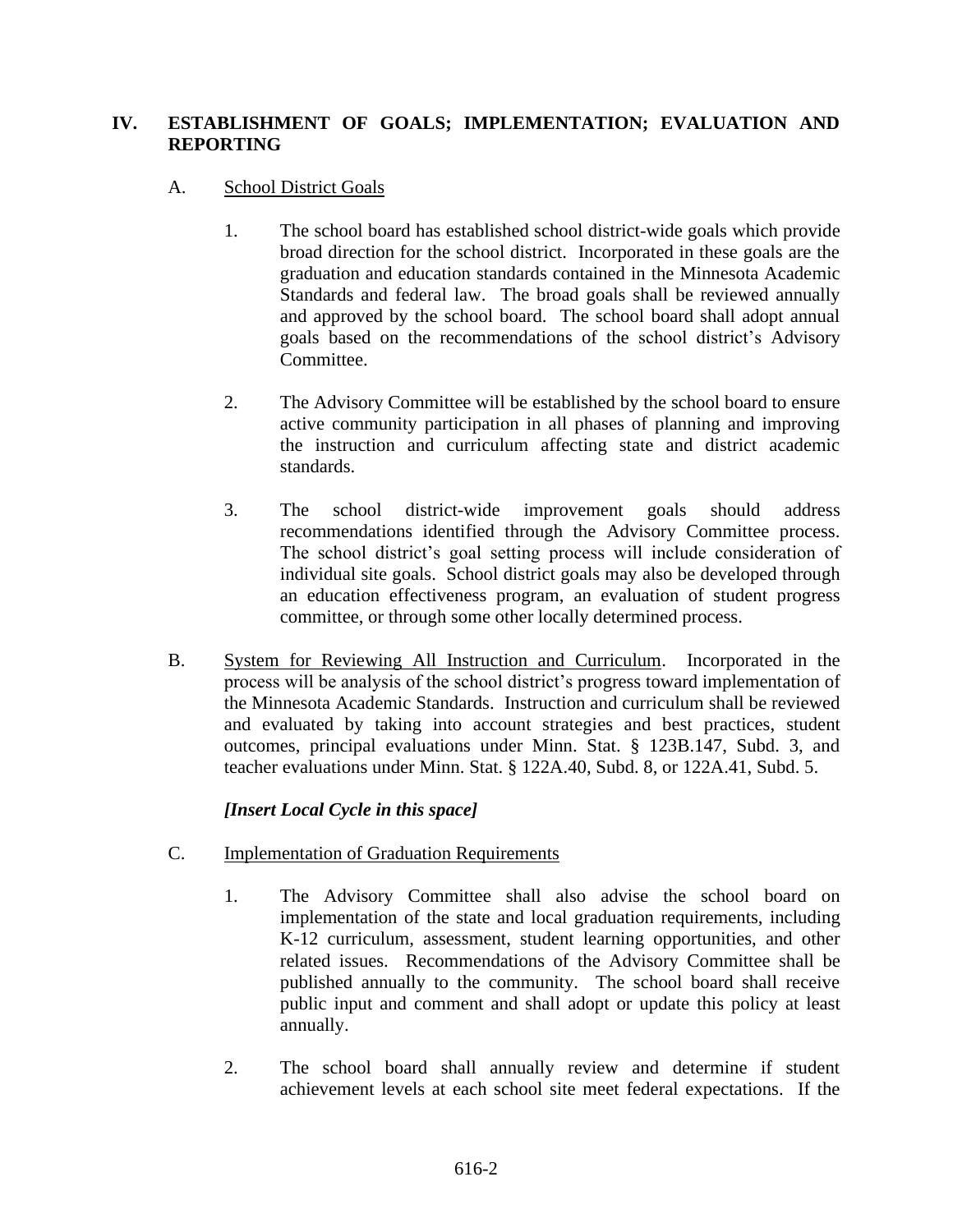school board determines that student achievement levels at a school site do not meet federal expectations and the site has not made adequate yearly progress for two consecutive school years, the Advisory Committee shall work with the school site to adopt a plan to raise student achievement levels to meet federal expectations. The Advisory Committee may seek assistance from the Commissioner of the Minnesota Department of Education (MDE) (Commissioner) in developing a plan which must include parental involvement components.

3. The educational assessment system component utilized by the school board to measure individual students' educational progress must be based, to the extent annual tests are administered, on indicators of achievement growth that show an individual student's prior achievement. Indicators of achievement and prior achievement must be based on highly reliable statewide or districtwide assessments. The school board will utilize models developed by the Commissioner for measuring individual student progress. The school board must coordinate with MDE in evaluating school sites and continuous improvement plans, consistent with best practices.

#### D. Comprehensive Continuous Improvement of Student Achievement

- 1. By  $\begin{bmatrix} \frac{date}{\end{bmatrix}$  of each year, the Advisory Committee will meet to advise and assist the school district in the implementation of the school district system accountability and comprehensive continuous improvement process.
- 2. The Advisory Committee, working in cooperation with other committees of the school district [*such as the Technology, Educational Effectiveness, Grade Level, Site Instruction, Curriculum and Assessment Committees, etc.*], will provide active community participation in:
	- a. Reviewing the school district instructional and curriculum plan, with emphasis on implementing the Minnesota Academic Standards;
	- b. Identifying annual instruction and curriculum improvement goals for recommendation to the school board;
	- c. Making recommendations regarding the evaluation process that will be used to measure school district progress toward its goals;
	- d. Advising the school board about development of the annual budget.
- 3. The Advisory Committee shall meet the following criteria: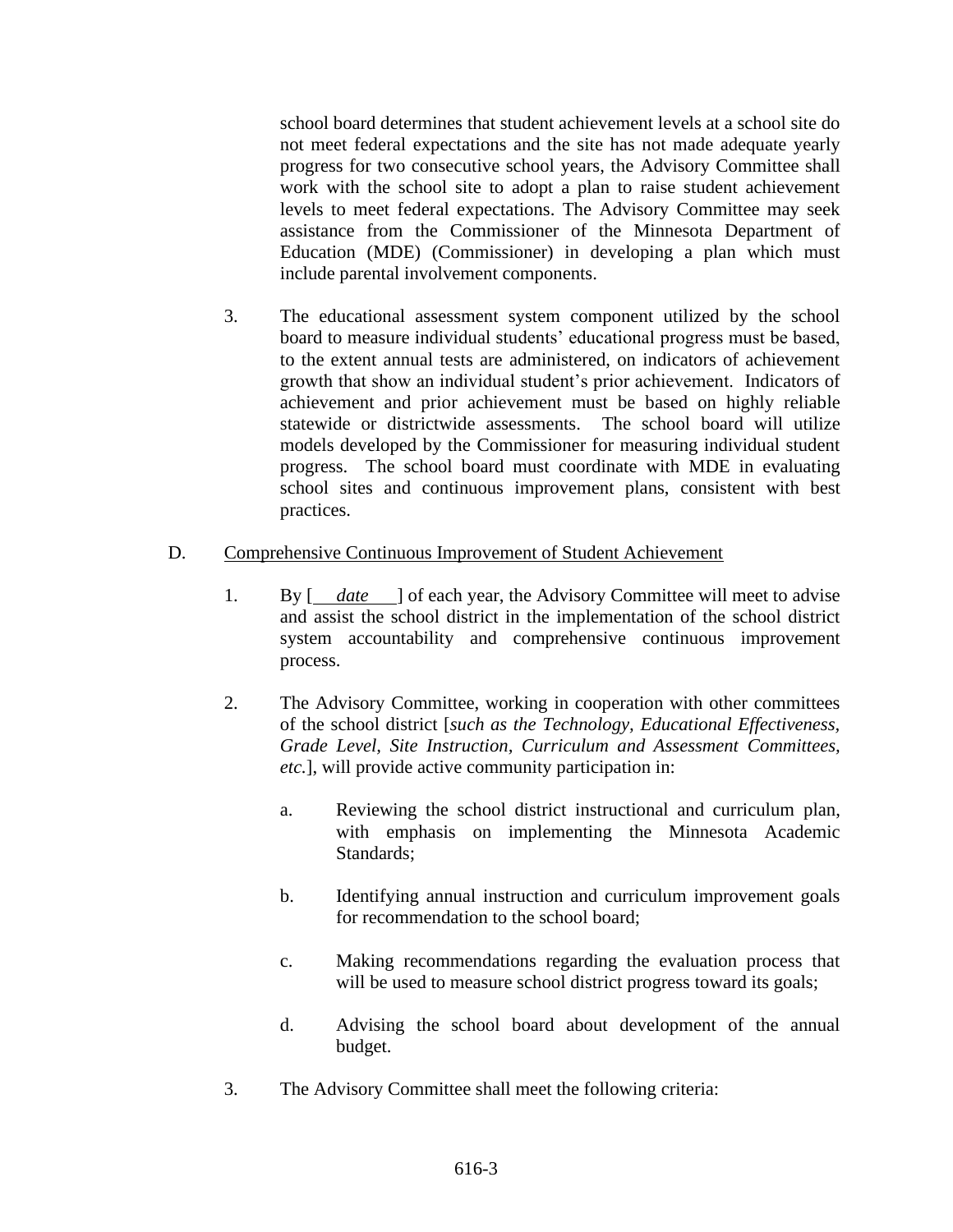- a. The Advisory Committee shall ensure active community participation in all planning for instruction and curriculum affecting Graduation Standards.
- b. The Advisory Committee shall make recommendations to the school board on school district-wide standards, assessments, and program evaluation.
- c. Building teams may be established as subcommittees to develop and implement an education effectiveness plan and to carry out methods to improve instruction, curriculum, and assessments as well as methods to use technology in meeting the school district improvement plan.
- d. A local plan to evaluate student progress, using a local process, shall be used for developing a plan for assessment of student progress toward the Graduation Standards, as well as program evaluation data for use by the Advisory Committee in the instruction and curriculum review process. This plan shall annually be approved by the school board.
- 4. The Advisory Committee shall, when possible, be comprised of at least two-thirds community representatives and shall reflect the diversity of the community. To the extent possible, the Advisory Committee shall reflect the diversity of the school district and its school sites and include teachers, parents, support staff, students, and other community residents. Included in its membership should be:
	- a. The Director of Curriculum (or similar educational leader)
	- b. Principal
	- c. School Board Member
	- d. Student Representative
	- e. One teacher from each building or instructional level
	- f. Two parents from each building or instructional level
	- g. Two residents without school-aged children, non-representative of local business or industry
	- h. Two residents representative of local business or industry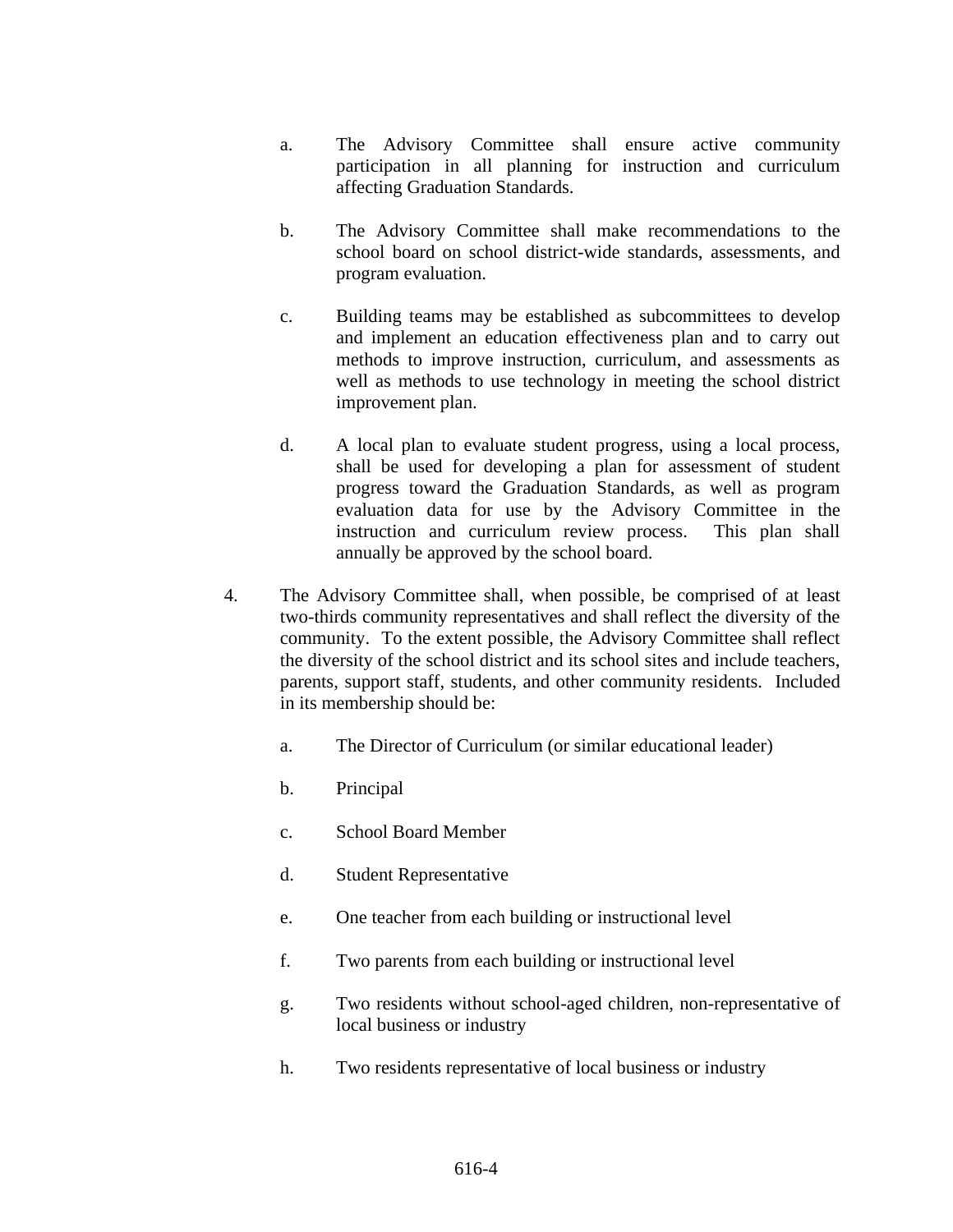i. District Assessment Coordinator (if different from "a." above)

#### *[Note: This Advisory Committee composition is a model only.]*

- 5. Translation services should be provided to the extent appropriate and practicable.
- 6. The Advisory Committee shall meet the following timeline each year:
	- Month: Organizational meeting of the Committee to review the authorizing legislation and the roles and responsibilities of the Committee as determined by the school board.
	- Month(s): Agree on the process to be used. Become familiar with the instruction and curriculum of the cycle content area.
	- Month(s): Review evaluation results and prepare recommendations.
	- Month: Present recommendations to the school board for its input and approval.
- E. Evaluation of Student Progress Committee. A committee of professional staff shall develop a plan for assessment of student progress toward Literacy by Grade 3, the Graduation Standards, as well as program evaluation data for use by the Advisory Committee to review instruction and curriculum, cultural competencies, including cultural awareness and cross-cultural communication, and student achievement at the school site. This plan shall annually be approved by the school board.
- F. Reporting
	- 1. Consistent with Minn. Stat. § 120B.36, Subd. 1, the school board shall publish a report in the local newspaper with the largest circulation in the district, by mail, or by electronic means on the school district website. The school board shall hold an annual public meeting to review and revise, where appropriate, student achievement goals, local assessment outcomes, plans, strategies, and practices for improving curriculum and instruction and cultural competency and efforts to equitably distribute diverse, effective, experienced, and in-field teachers, and to review school district success in realizing the previously adopted student achievement goals and related benchmarks and the improvement plans leading to the world's best workforce. The school board must transmit an electronic summary of its report to the Commissioner in the form and manner the Commissioner determines. The school district shall periodically survey affected constituencies in their native languages, where appropriate and practicable, about their connection to and level of satisfaction with school.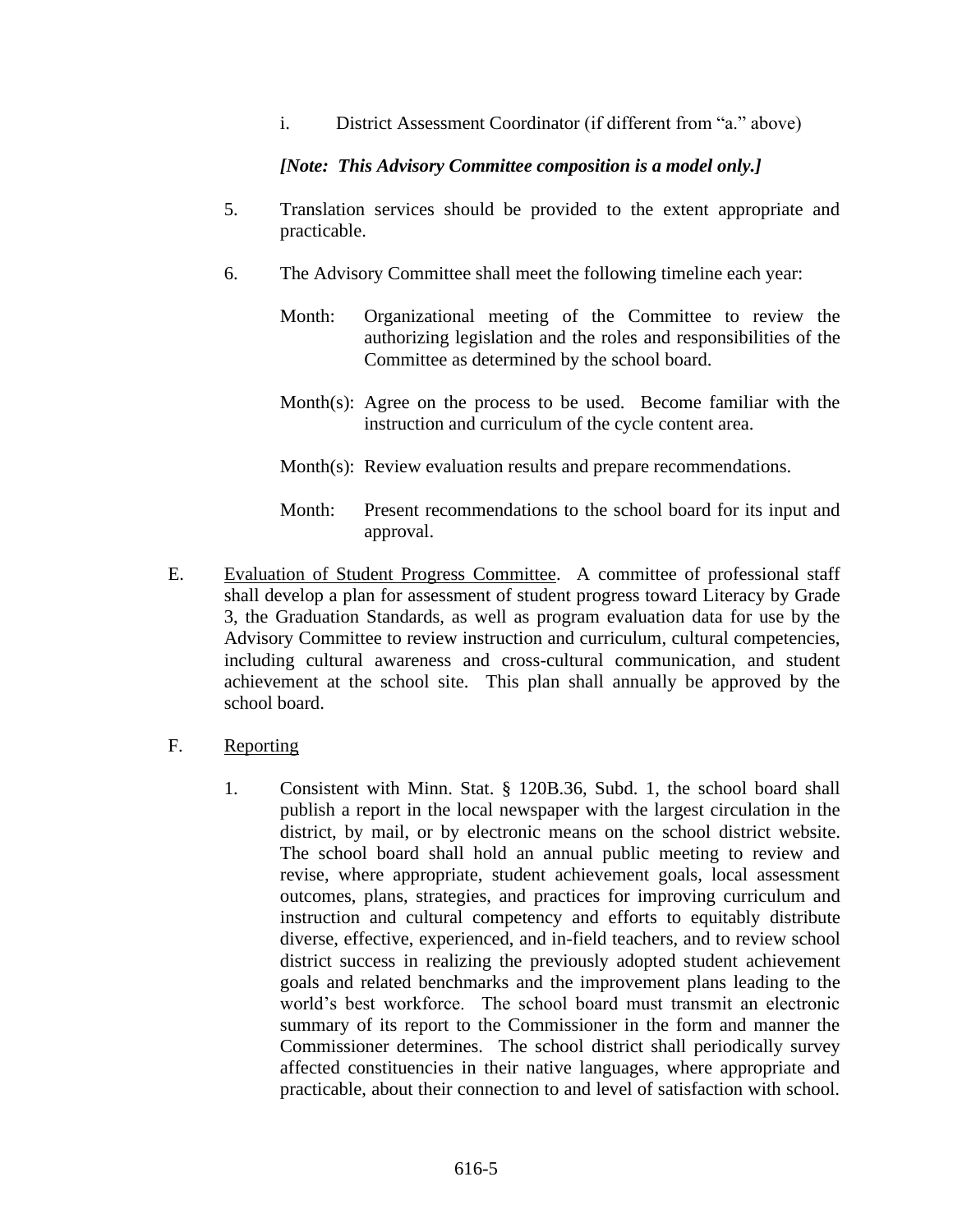The school district shall include the results of this evaluation in its published reports and in its summary report to the Commissioner.

2. The school performance report for a school site and a school district must include performance reporting information and calculate proficiency rates as required by the most recently reauthorized Elementary and Secondary Education Act.

*Legal References:* Minn. Stat. § 120B.018 (Definitions) Minn. Stat. § 120B.02 (Educational Expectations for Minnesota's Students) Minn. Stat. § 120B.11 (School District Process) Minn. Stat. § 120B.35 (Student Achievement Levels) Minn. Stat. § 120B.36 (School Accountability; Appeals Process) Minn. Stat. § 122A.40, Subd. 8 (Employment; Contracts; Termination) Minn. Stat. § 122A.41, Subd. 5 (Teacher Tenure Act; Cities of the First Class; Definitions) Minn. Stat. § 123B.04 (Site Decision Making Agreement) Minn. Stat. § 123B.147, Subd. 3 (Principals) Minn. Rules Parts 3501.0640-3501.0655 (Academic Standards for Language Arts) Minn. Rules Parts 3501.0700-3501.0745 (Academic Standards for Mathematics) Minn. Rules Parts 3501.0800-3501.0815 (Academic Standards for the Arts) Minn. Rules Parts 3501.0900-3501.0955 (Academic Standards in Science) Minn. Rules Parts 3501.1300-3501.1345 (Academic Standards for Social Studies) Minn. Rules Parts 3501.1400-3501.1410 (Academic Standards for Physical Education) 20 U.S.C. § 6301, *et seq.* (Every Student Succeeds Act) *Cross References:* MSBA/MASA Model Policy 104 (School District Mission Statement) MSBA/MASA Model Policy 601 (School District Curriculum and Instruction Goals) MSBA/MASA Model Policy 613 (Graduation Requirements) MSBA/MASA Model Policy 614 (School District Testing Plan and Procedure) MSBA/MASA Model Policy 615 (Testing Accommodations, Modifications, & Exemptions for IEPs, Section 504 Plans, & LEP Students) MSBA/MASA Model Policy 617 (School District Ensurance of Preparatory and High School Standards) MSBA/MASA Model Policy 618 (Assessment of Student Achievement) MSBA/MASA Model Policy 619 (Staff Development for Standards) MSBA/MASA Model Policy 620 (Credit for Learning)